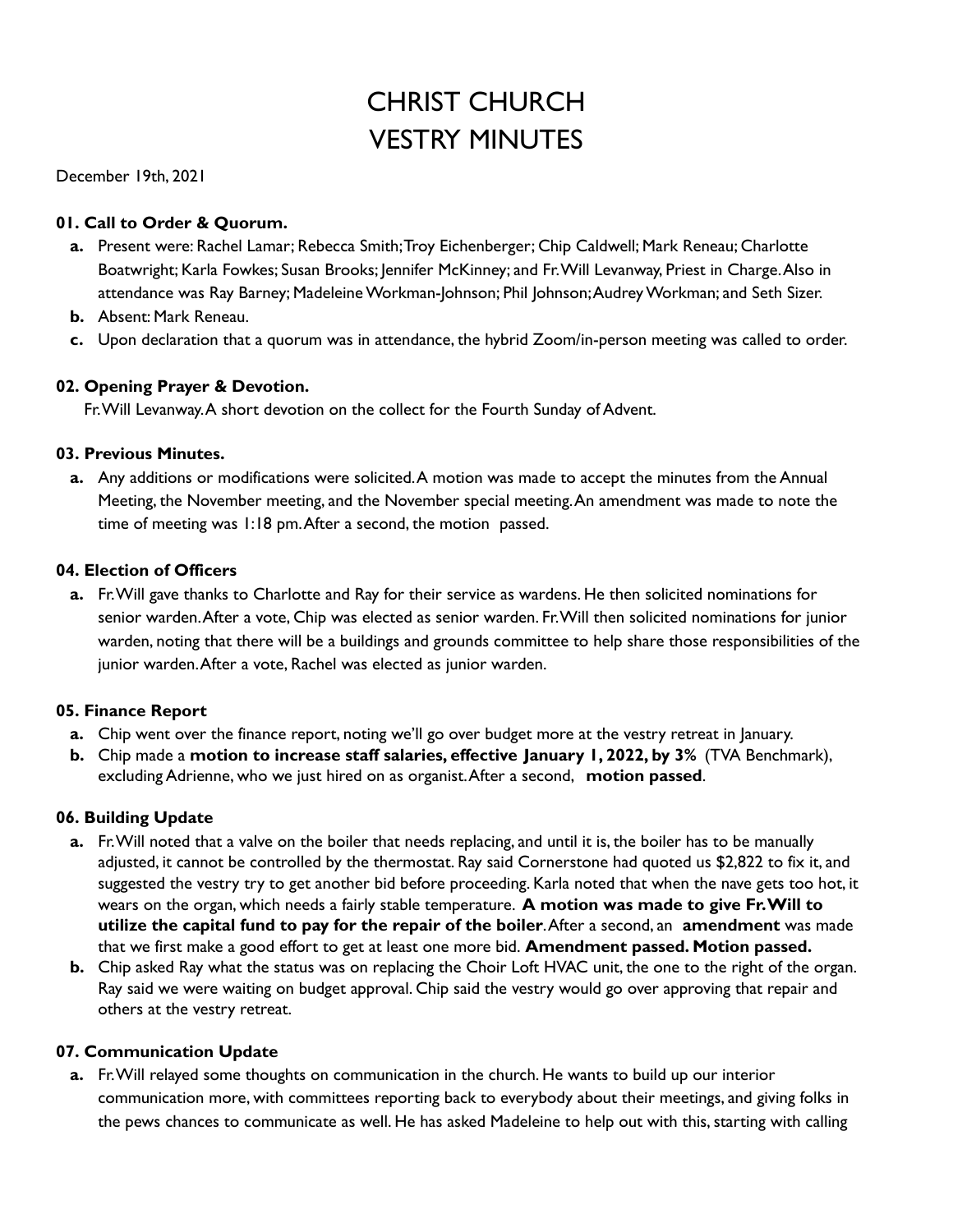and interviewing some parishioners. He also wants provide a space in the back of the church both for prayer requests and for feedback to himself and the vestry.

**b.** Chip said something in regards to communication he felt was important was squashing the rumuor mill. He said he was shocked when he heard people speak up at the annual meeting that they were worried the church was going bankrupt. He suggested we need to develop some ways to combat that, and asked that people think about that so it can be discussed further at the retreat. Madeleine noted that she agreed and that aligns with her goals for communications with Christ Church, that greater transparency and reporting on what's going on with the vestry and committees will help prevent rumours.

# **08. Adult Education Feedback (Appendix II)**

**a.** Fr.Will said that during Adult Ed, they've been going through a little book called Catholic Evangelism by Stephen Cottrell. One of the things Fr.Will asked everyone to do in Adult Ed is to give a once sentence answer to "What do we have a church here for?" and handed out the answers folks gave to the vestry and reflect on. He noted part of the point of this is to develop a positive vision of Christ Church, of what we're inviting people take part in.

## **09. Developmental Goal**

Develop deep ties of mutual collaboration and possibility between Christ Church and Project Canterbury as both identify their mission and ministry in the local context.

**a.** Fr.Will said he feels Christ Church should have two or three things a year we do as joint things with Project Canterbury, like the All Souls' Mass we did this year. He also noted that we are in need of new board members for PC, and if anyone at Christ Church was interested to please let him know. He also would like to see if someone from Christ Church could provide dinner for one of the nights every once in a while.

## **10. Music Update**

- **a.** Fr.Will noted that Adrienne Cox has agreed to come on as our Director of Music, but that the salary we offered is less than what she is currently being paid as interim and she would like it to be the same. He said it is a difference of \$1,638 for the year. **A motion was made to increase Adrienne's salary in the budget by \$1,638.** After a second, **motion passed.**
- **b.** He plans to work with Adrienne to develop a choral scholar program in the autumn, which would mean likely four college-aged scholars would come in and sing, which would be a cost-effective way to introduce some more voices to our choir as well as build ties with the university.

#### **11. Next Meeting**

**a.** Next meeting is TBD.There was some discussion about moving the vestry meetings slightly later in the day or to a different day.

#### **12. Closing Prayer & Adjournment.**

Fr.Will Levanway. Meeting adjourned.

Respectfully Submitted, Brian J. Henry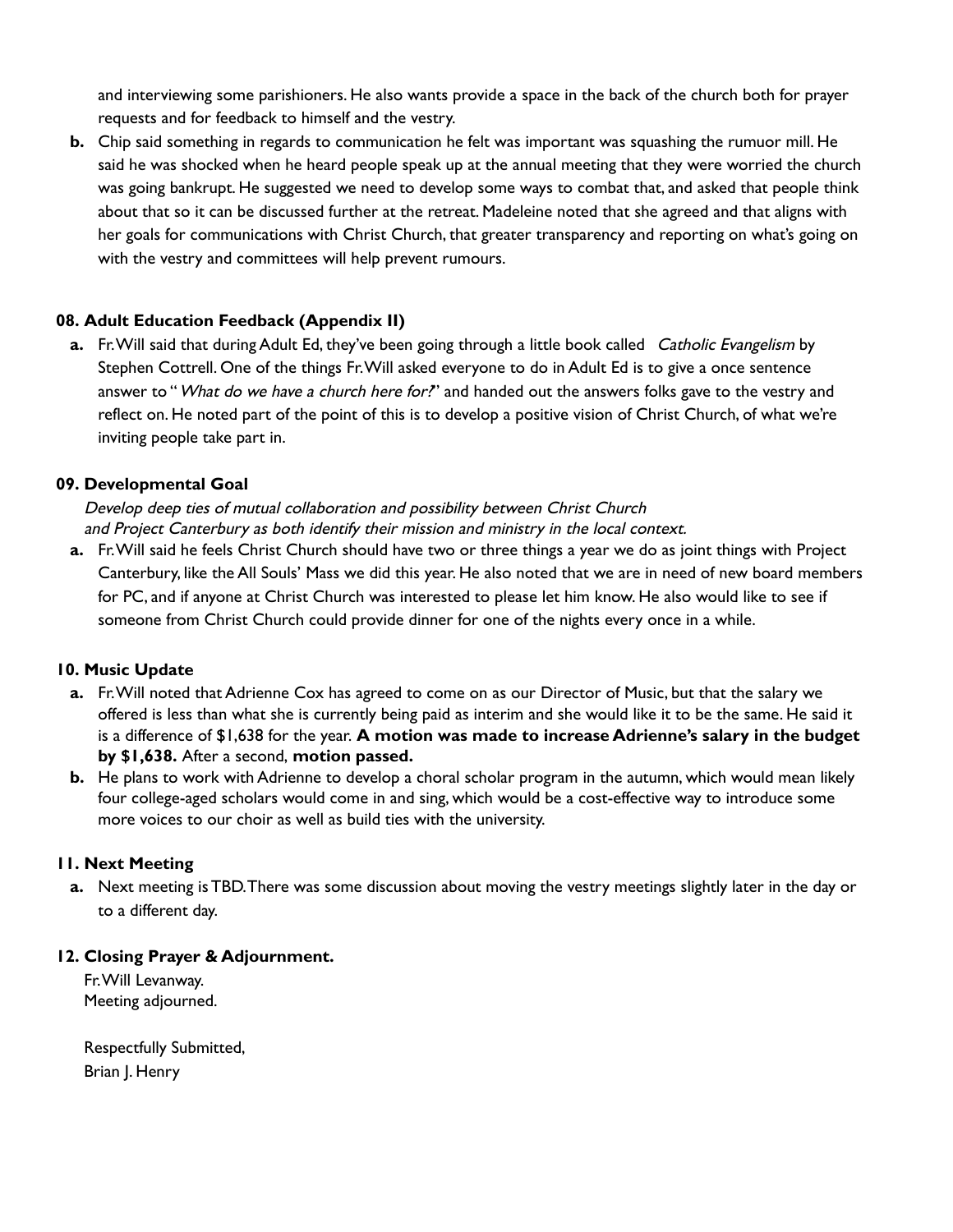# Appendix I Finance Report December 2021

- 1. 2021 Financial Review. See table below and appendices for detail.
	- On a Year-to-Date basis, through 12/14, Realized Net Income came in at plus \$22K vs. a budgeted \$(55K) loss.Again, pledging gifts remain down, but expense austerity has covered the gap coming in \$(42K) under our \$254K operating expense budget. (Not reflected in results is \$35K unrealized investment income.)
	- November continued our better-than-budget results, producing an \$(8K) loss vs. \$(13K) budgeted loss.
	- Pledging gifts continue their troublesome trajectory coming in 57% under expectations. As of December 14, December Pledging continues below expectations although Christmas andYearend giving has yet to be received. Projecting into the future, we have 22 pledgers, 10 less than at the beginning of the year.
	- The 3<sup>rd</sup> Quarter EEC investment report shows an unrealized \$9K loss, but Year-To-Date, our unrealized income surpasses \$40K.
- 2. 2022 Final Budget. At its October 17, 2021 meeting, the Vestry approved the expense side of our 2022 budget. Some very difficult decisions had to be made.As the Stewardship Campaign results come in, additions to ministries or (hopefully not) additional discretion will be made.

MOTION – Per Finance Committee recommendation, increase staff CPI salaries, effective January 1, 2022, by 3% (TVA Benchmark) vs budgeted 2.5% increase.

3. Stewardship Campaign. Formally kicked off in November, Pledge Sunday was the First Sunday of Advent, November 28.As of yesterday 12/18, only 25 pledges received including 4Vestry member pledges. Compare to 2021 with 32 pledges totaling \$77K. In 2020 pledges totaled \$100K. See graphs below.

| Campaign Progress for General Fund (Jan 1, 2022 - Dec 31, 2022) |                             |
|-----------------------------------------------------------------|-----------------------------|
| $$100,000.00$ goal                                              | <b>Total Pledges: 25</b>    |
| \$49,288.00 pledged                                             | Amount Needed: \$100,000.00 |
| \$0.00 received                                                 |                             |

## Campaign Progress for General Fund (Jan 1, 2021 - Dec 31, 2021)

| $$100,000.00$ goal   | <b>Total Pledges: 32</b>    |
|----------------------|-----------------------------|
|                      | Amount Forgiven: \$7,340.00 |
| $$77,710.00$ pledged | Amount Needed: \$19,235.46  |
| \$80,764.54 received |                             |

- 4. National Historic Registry Grant. In progress.
- 5. Budget vs. Actuals: Please contact the church office for the in-depth finance reports.